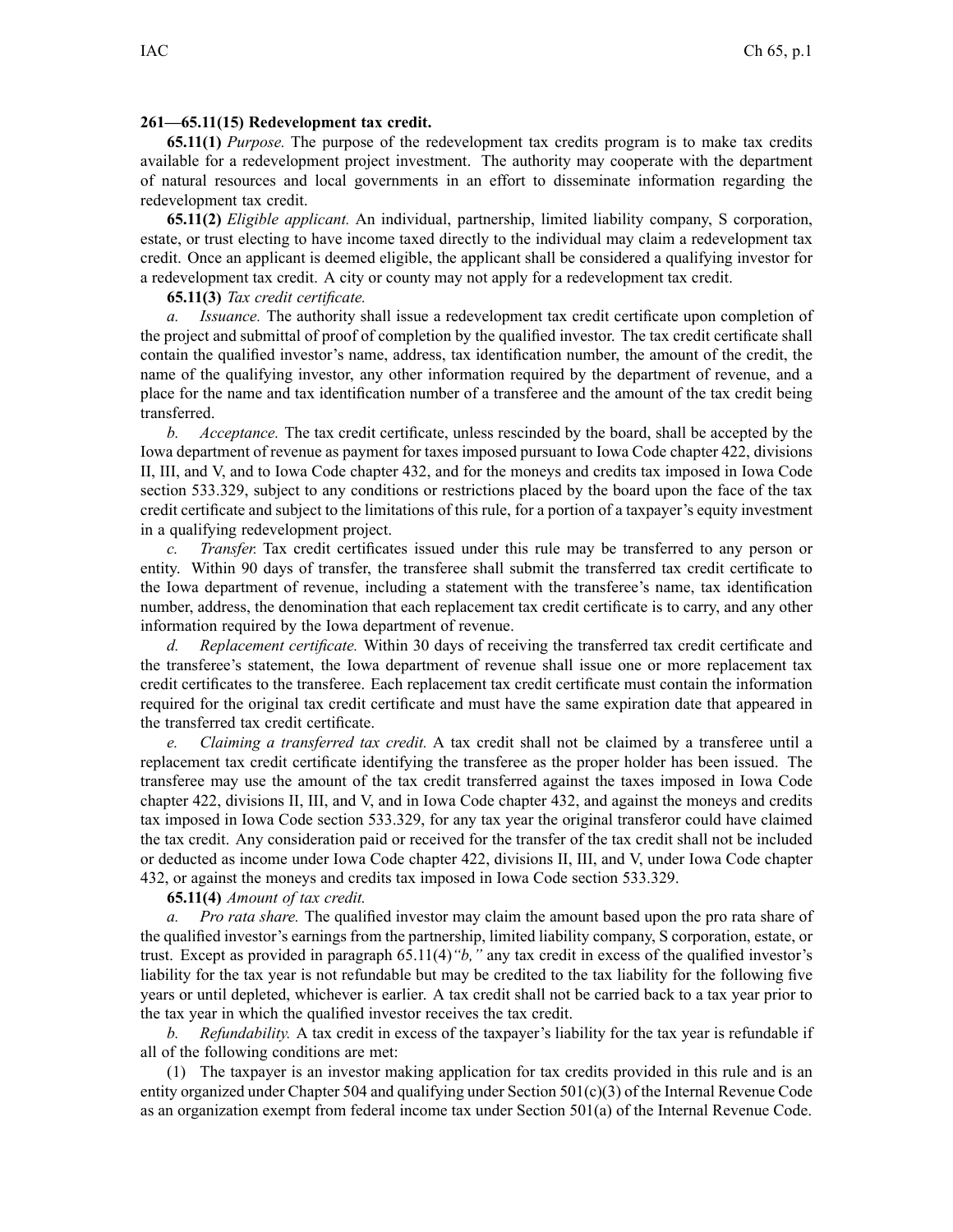(2) The taxpayer establishes during the application process described in this chapter that the requirement in subparagraph [65.11\(4\)](https://www.legis.iowa.gov/docs/iac/rule/261.65.11.pdf)*"b"*(1) is satisfied. The authority, when issuing <sup>a</sup> certificate to <sup>a</sup> taxpayer that meets the requirements in paragraph [65.11\(4\)](https://www.legis.iowa.gov/docs/iac/rule/261.65.11.pdf)*"b,"* will indicate on the certificate that such requirements have been satisfied. A certificate indicating that it is refundable pursuan<sup>t</sup> to paragraph [65.11\(4\)](https://www.legis.iowa.gov/docs/iac/rule/261.65.11.pdf)*"b"* shall not also be transferred to another taxpayer unless all the requirements of paragraph [65.11\(4\)](https://www.legis.iowa.gov/docs/iac/rule/261.65.11.pdf)*"b"* have been met.

*c. Percentage.* The amount of the tax credit shall equal one of the following:

(1) Twelve percen<sup>t</sup> of the taxpayer's qualifying investment in <sup>a</sup> grayfield site.

(2) Fifteen percen<sup>t</sup> of the taxpayer's qualifying investment in <sup>a</sup> grayfield site if the qualifying redevelopment project meets the requirements of green development as defined in [261—65.2\(](https://www.legis.iowa.gov/docs/iac/rule/261.65.2.pdf)15).

(3) Twenty-four percen<sup>t</sup> of the taxpayer's qualifying investment in <sup>a</sup> brownfield site.

(4) Thirty percen<sup>t</sup> of the taxpayer's qualifying investment in <sup>a</sup> brownfield site if the qualifying redevelopment project meets the requirements of green development as defined in [261—65.2\(](https://www.legis.iowa.gov/docs/iac/rule/261.65.2.pdf)15).

*d. Maximum credit per project.* The maximum amount of <sup>a</sup> tax credit for <sup>a</sup> qualifying investment in any one qualifying redevelopment project shall not exceed 10 percen<sup>t</sup> of the maximum amount of tax credits available in any one fiscal year pursuan<sup>t</sup> to paragraph [65.11\(4\)](https://www.legis.iowa.gov/docs/iac/rule/261.65.11.pdf)*"e."*

*e. Maximum credit total.* For the fiscal year beginning July 1, 2021, and for each subsequent fiscal year, the maximum amount of tax credits allocated to the program by the authority shall be an amount determined by the board but not in excess of the amount established pursuan<sup>t</sup> to Iowa Code section [15.119](https://www.legis.iowa.gov/docs/ico/section/15.119.pdf) as amended by 2021 Iowa Acts, Senate File 619. Tax credits awarded pursuan<sup>t</sup> to paragraph [65.11\(8\)](https://www.legis.iowa.gov/docs/iac/rule/261.65.11.pdf)*"b"* shall not be counted against the allocation determined by the board pursuan<sup>t</sup> to this paragraph.

**65.11(5)** *Claiming <sup>a</sup> tax credit.* The qualified investor must include one or more tax credit certificates with the qualified investor's tax return. A tax credit certificate shall not be used or included with <sup>a</sup> return filed for <sup>a</sup> taxable year beginning prior to the tax year listed on the certificate. The tax credit certificate or certificates included with the qualified investor's tax return shall be issued in the qualified investor's name, expire on or after the last day of the taxable year for which the qualified investor is claiming the tax credit, and show <sup>a</sup> tax credit amount equal to or greater than the tax credit claimed on the qualified investor's tax return.

## **65.11(6)** *Reduction of tax credit.*

*a.* Taxes imposed under Iowa Code section [422.11V](https://www.legis.iowa.gov/docs/ico/section/422.11V.pdf), less the credits allowed under Iowa Code sections [422.12](https://www.legis.iowa.gov/docs/ico/section/422.12.pdf), [422.33](https://www.legis.iowa.gov/docs/ico/section/422.33.pdf), [422.60](https://www.legis.iowa.gov/docs/ico/section/422.60.pdf), [432.12L](https://www.legis.iowa.gov/docs/ico/section/432.12L.pdf), and moneys and credits imposed under Iowa Code section [533.329](https://www.legis.iowa.gov/docs/ico/section/533.329.pdf) shall be reduced by <sup>a</sup> redevelopment tax credit allowed under Iowa Code sections [15.291](https://www.legis.iowa.gov/docs/ico/section/15.291-294.pdf) to [15.294](https://www.legis.iowa.gov/docs/ico/section/15.291-294.pdf).

*b.* For purposes of individual and corporate income taxes and the franchise tax, the increase in the basis of the redeveloped property that would otherwise result from the qualified redevelopment costs shall be reduced by the amount of the credit computed under this rule.

**65.11(7)** *Project completion.*

*a.* An investment shall be deemed to have been made on the date the qualifying redevelopment project is completed. An investment made prior to January 1, 2009, shall not qualify for <sup>a</sup> tax credit under this rule.

*b.* A registered project shall be completed within 30 months of the project's approval unless the authority, with the approval of the board, provides additional time to complete the project. If the registered project is not completed within the time required, the project is not eligible to claim <sup>a</sup> tax credit.

*c.* Failure to comply. If <sup>a</sup> taxpayer receives <sup>a</sup> tax credit pursuan<sup>t</sup> to Iowa Code section [15.293A](https://www.legis.iowa.gov/docs/ico/section/15.293A.pdf), but fails to comply with any of the requirements, the taxpayer loses any right to the tax credit. The Iowa department of revenue shall seek recovery of the value of the credit the qualified investor received.

## **65.11(8)** *Tax credit carryover.*

*a.* If the maximum amount of tax credits available has not been issued at the end of the fiscal year, the remaining tax credit amount may be carried over to <sup>a</sup> subsequent fiscal year or the authority may prorate the remaining credit amount among other eligible applicants.